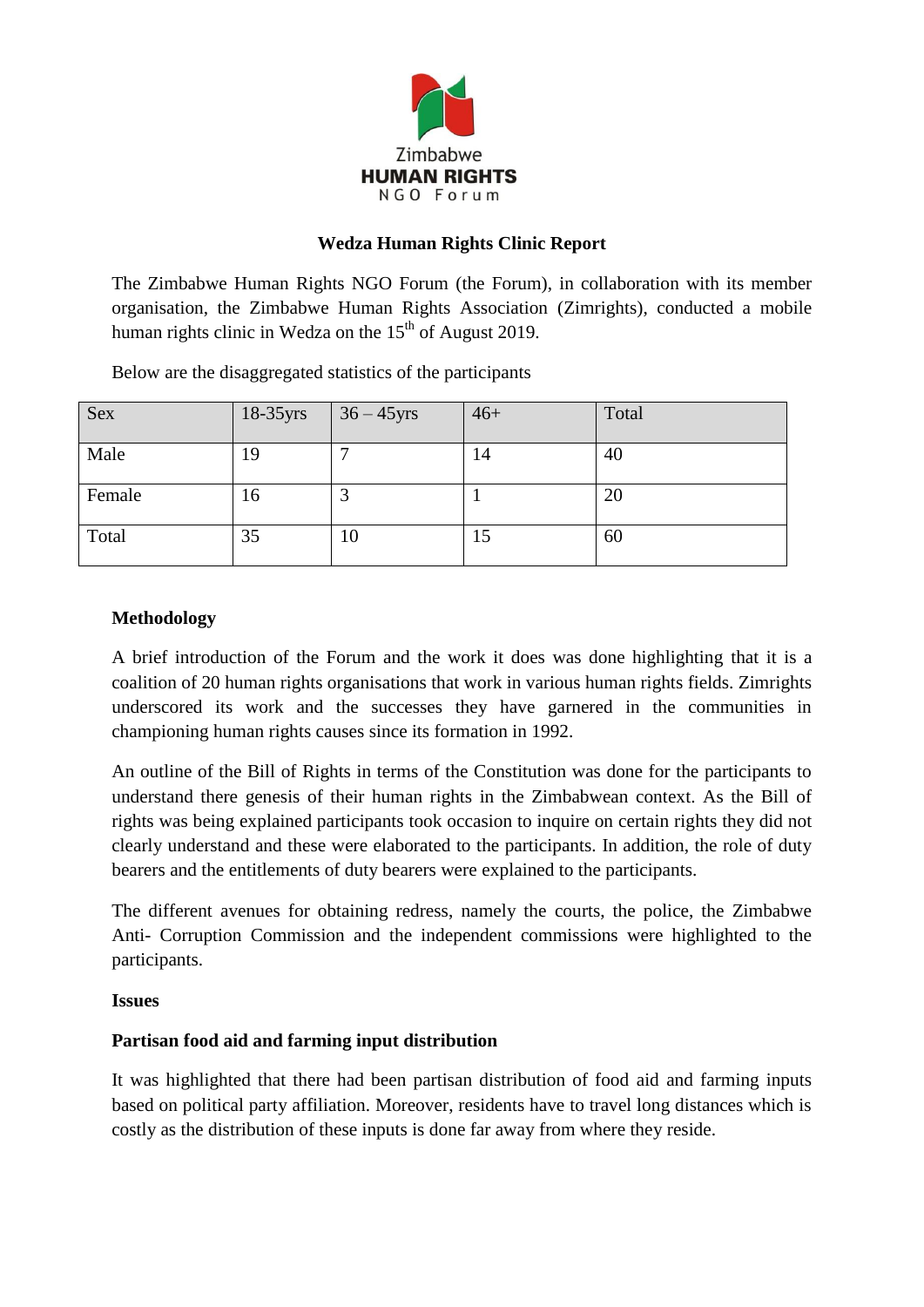Participants were educated on the roles of the Zimbabwe Human Rights Commission with regards this particular violation namely that it has the mandate to receive and consider complaints from the public and to take such action in regard to the complaints as it considers appropriate; to protect the public against abuse of power and maladministration by State and public institutions and by officers of those institutions; and to investigate the conduct of any authority or person, where it is alleged that any of the human rights and freedoms set out in the Declaration of Rights has been violated by that authority or person. As such participants were also informed that the Forum would assist them in making these complaints before the ZHRC if they provided the following:

- What was being distributed
- The source of the aid/ farming inputs (e. g donors or social welfare)
- When it was distributed
- Where it was distributed
- Who was distributing it
- The reasons they were denied aid
- Who denied them access to the aid
- Full contact details of the complainant for investigations to take place

#### **Declined service delivery**

The participants indicated that many people were facing challenges with deteriorating service delivery of basic services such as the council not providing clean, safe and potable water; and roads that were not being maintained.

The participants were informed that they were in a position to hold the local leadership to account for the services they were to provide. Participants present were encouraged to attend budget consultations by the local authorities in order that they are able to track progress as well as familiarising themselves with the duty bearers in their areas.

#### **Recommendations**

Although participants welcomed the programme and indicated that it was enlightening, they bemoaned the need to have de- centralised human rights services. They recommended that there be help desks that are located at Wedza centre which is closer to their places of residence as opposed to Marondera in light of the economic hardships making travel costs.

The participants also recommended that the Zimbabwe Human Rights NGO Forum undertake to disseminate information on its work and that of its members together with contact details through pamphlets which can be easily distributed. It was also suggested that organisations employ the use of toll free lines as telephone tariffs have since gone up and most people are now no longer able to afford to purchase airtime.